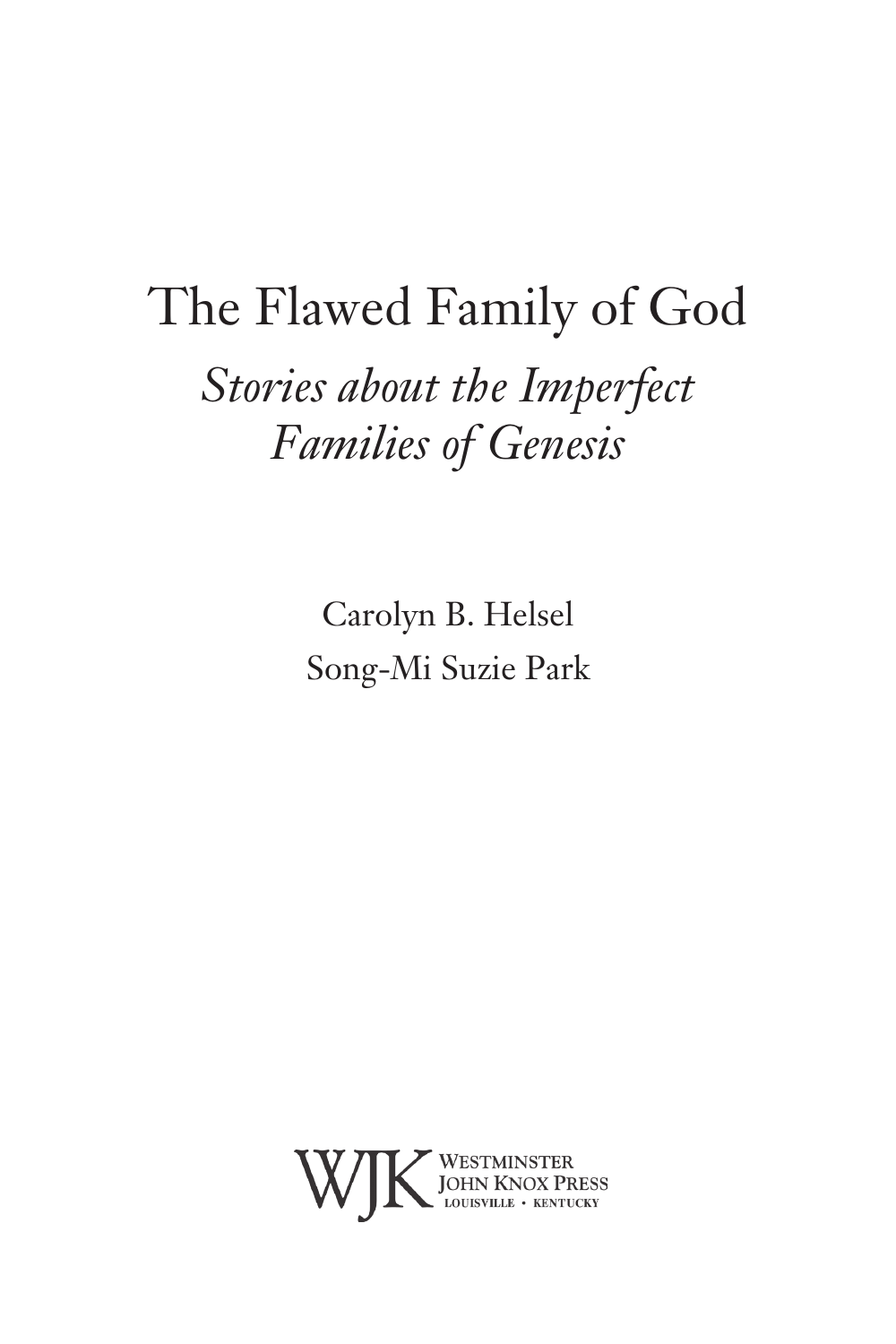# **Contents**

| Acknowledgments                                                           | vii |
|---------------------------------------------------------------------------|-----|
| Introduction                                                              | 1   |
| 1. Not Good to Be Alone? Singleness and Breaking the Norm                 | 9   |
| 2. Brothers' Keepers: Sibling Rivalry and Violence                        | 25  |
| 3. Trauma and Family Interventions: Noah and His Family                   | 35  |
| 4. Trailing Spouses (or Family Moves): Abram and Sarai's Story            | 47  |
| 5. Dealing with Infertility: Sarai and Hagar                              | 59  |
| 6. Blended Families: Abraham, Sarah, Hagar, and Ishmael                   | 73  |
| 7. Who Will Save Isaac?                                                   | 87  |
| 8. The Traps of Competitive Parenting: Keeping Up<br>with Rachel and Leah | 101 |
| 9. Reconciling with Your Siblings as an Adult                             | 115 |
| 10. A Death in the Family                                                 | 129 |
| Conclusion                                                                | 139 |
| <b>Notes</b>                                                              | 143 |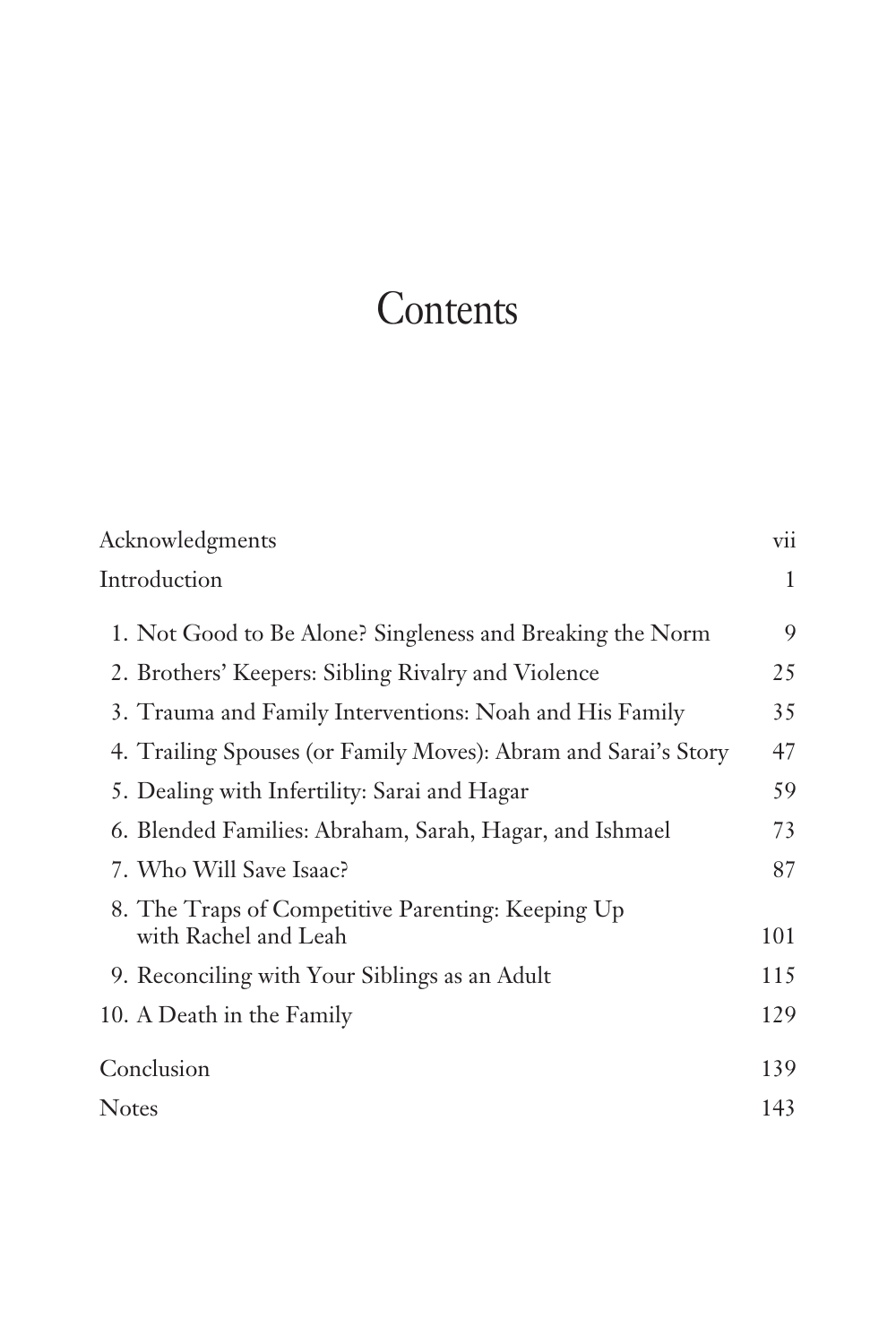### **Introduction**

#### **"Biblical" Families?**

What does the Bible say about what it means to be a family? And what does the Bible have to do with the current struggles of families today?

A husband and wife are worried about their sons who keep bullying, fighting, and teasing each other, so much so that the parents worry about their sons' physical safety. Their fighting has caused a split in the family as each parent lines up to the side of one child or the other.

An older couple have been trying for years to conceive a child without success. They have given up hope of being able to have their own child, so they go through a process of surrogacy. Another woman carries the child for them. But then the unexpected happens: the surrogate wants to keep the child she has borne, and the couple struggling with infertility conceive a child of their own. What happens now to the child conceived through surrogacy and to the woman who carried that child for the couple?

A man feels called to leave his hometown and travel to a new country with promising new opportunities ahead. The wife feels she has no say in the matter. How will their marriage weather the relocation?

With a bit of creative imagination, perhaps you have picked up on the fact that the previous three vignettes were from the Bible: Genesis 25, Genesis 16 and 17, and Genesis 12. But with that same creativity, perhaps you could hear the similarities to what contemporary families are experiencing: fears about bullies, dealing with infertility and blended families, and family moves.

As you read this book we hope you understand that the stories of the Bible, particularly the stories about families, have relevance for the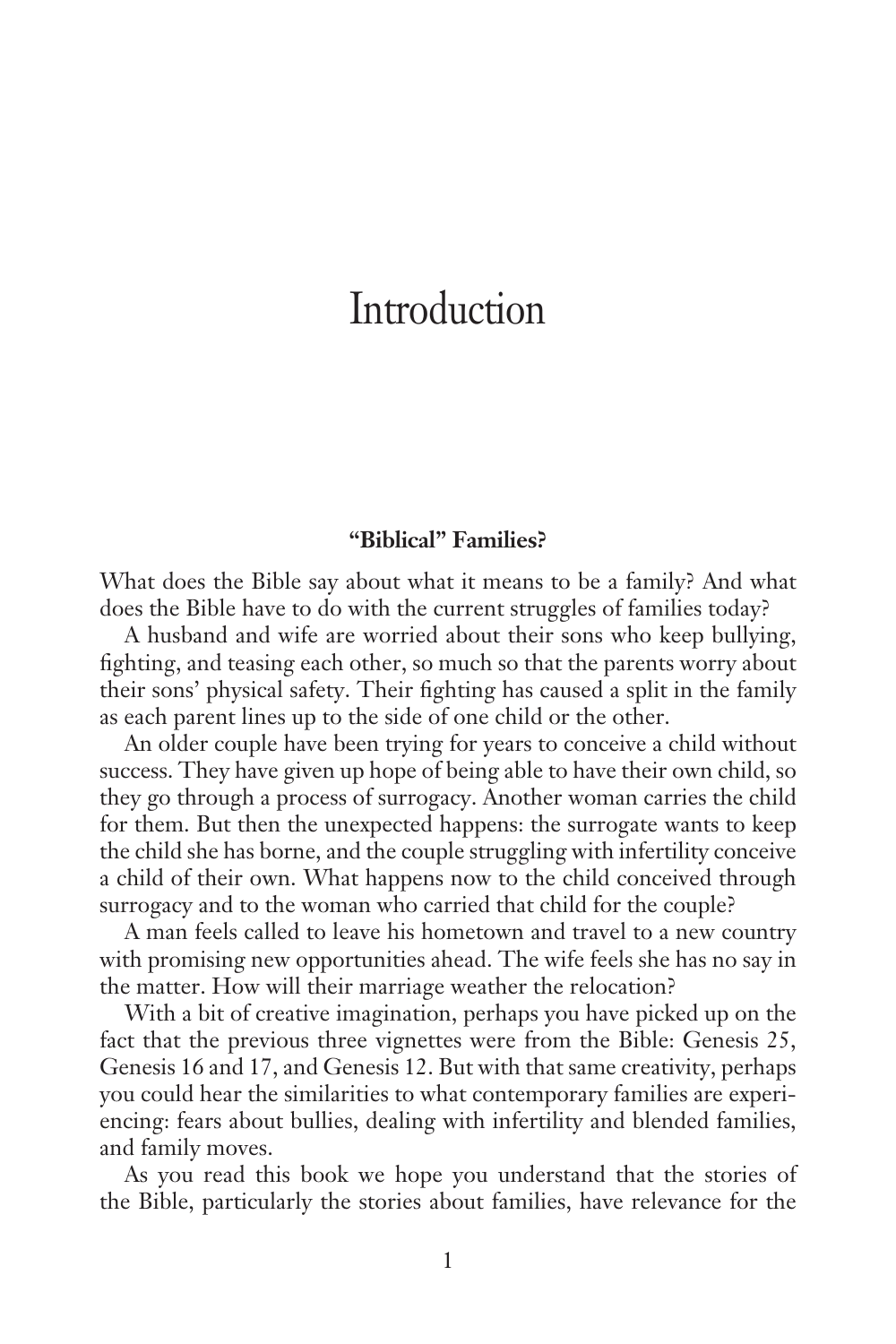experiences of families today. What do we mean by "relevance"? We mean that they relate to our experiences in that these stories tell us something about what it means to be a family, including the struggles inherent to family life.

#### **How We Read the Bible**

When we say these stories have relevance, we also mean that they are important. These stories are important because they are part of the biblical canon, the books that have been passed on from generation to generation through religious faith communities that have viewed these texts as special and authoritative in some way. For hundreds of years before the birth of Jesus, Jewish communities of faith would tell and hear, and eventually write down and collect, these stories about the patriarchs and matriarchs of the Hebrew people. As Christians began forming new faith communities following the ministry of Jesus, they too adopted these Scriptures as their own, reading the stories of Genesis along with the rest of the books we call the "Old Testament," or more appropriately, the "Hebrew Bible," side by side with what we term the "New Testament."

For hundreds of years, these stories were read only by learned priests and scribes, but they were shared with other believers through storytelling and preaching at the synagogues. The purpose of such storytelling was to remind people of faith that God accompanies us through life, including the ups and downs and moments of discouragement and suffering. The stories of our faith continue to serve this purpose, reminding us that God sees our suffering and pain and that God promises to be with us throughout our lives.

The ways we read the Bible are as different as the people who read the Bible, but there are some general commonalities across different groups. One way to read the Bible is as literature: seeing the Bible as a group of stories compiled thousands of years ago, much like the stories of Homer's *Iliad* or *Odyssey*. Because these are stories written in another time period and for another culture, they may not feel directly relevant to our daily lives since they do not connect to our religious communities.

Another way of reading the Bible is devotionally. This way looks to the Bible as a book with pages full of messages directly from God. When people speak of the Bible as God's Word, sometimes they mean specifically that the Bible was actually dictated by God to each author who participated in writing it down. For people who read the Bible this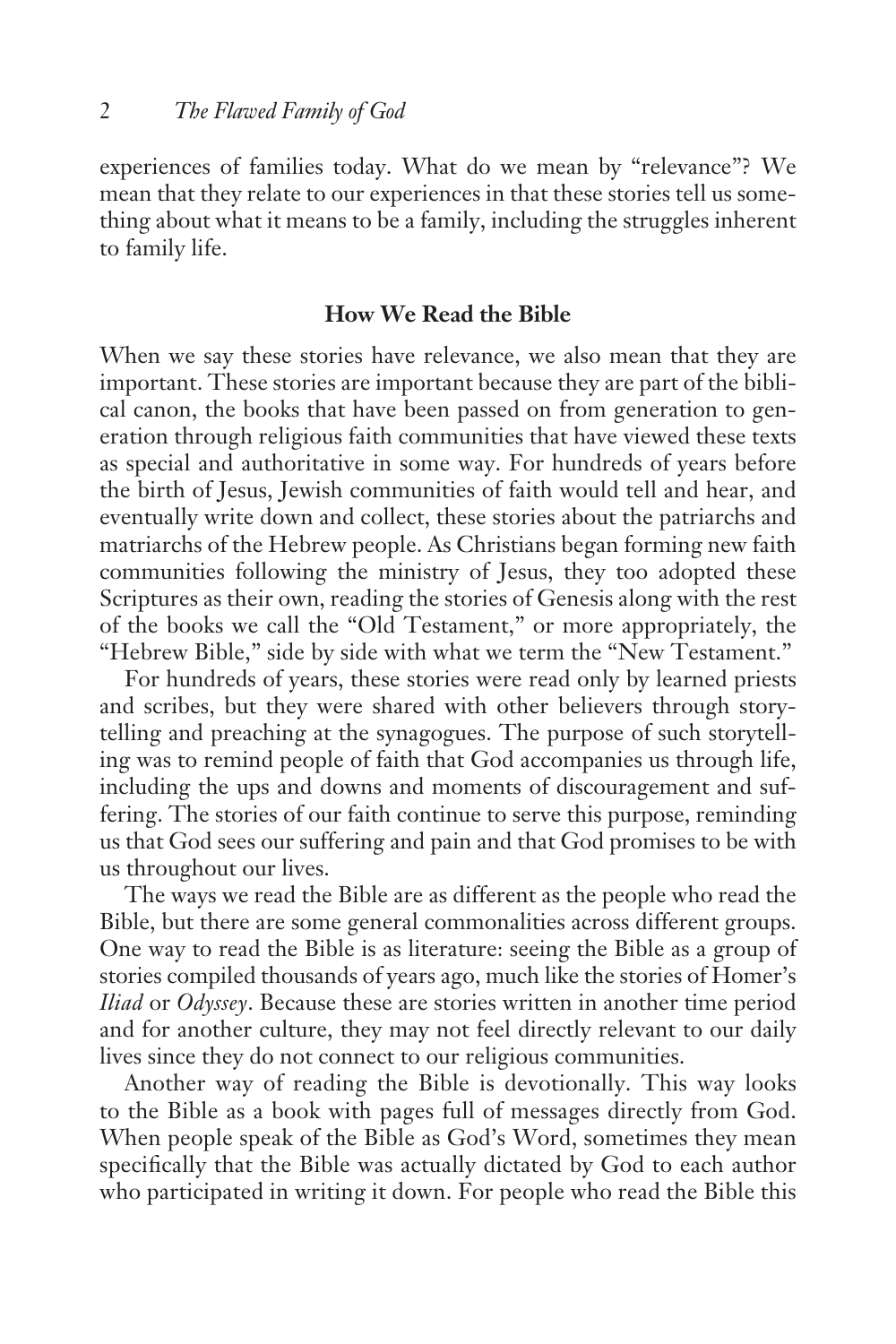way, they are reading the stories in Genesis as a direct message from God, which may include that all of the events in the stories took place exactly as they were written: the six days of creation, the order of which life forms existed first, and so on. For people who read the Bible this way, the stories in Genesis can seem like a prescription for how life *ought* to be lived.

But there is another way of reading the Bible, and this way can also be devotional; but to distinguish it from the paragraph above, let us use a different term: *relationally*. Reading the Bible "relationally" means that we are in a relationship with the Bible. The God described in its pages reflects and is intertwined in complex ways with the God we know from personal experience and from the communities of faith who have surrounded us since our birth. We are in a relationship with these stories because they have been told to us from our youngest memories by people of our faith communities or traditions who also believe that God is reflected in and through the stories in the Bible.

To read the Bible, and in particular, the book of Genesis, *relationally*  means that we believe God speaks to us through these stories, though not necessarily in ways that we assume. Just as God was in relationship with the people whose stories we learn about in Genesis, so too God is still in relationship with us today. It is important to realize that reading the Bible this way means that we see the Bible as *not the same as God*. God is *not* the Bible. Some people want to read the Bible as if the Bible were God, and we see that as idolatry. The Bible is not God. And yet the Bible is one of the best sources we have for coming to an understanding of God and how communities of faith have understood God working in their lives for ages. To read the Bible *relationally* means that we are in a relationship with the Bible, and that relationship is separate from the relationship we have with God.

To take this to another level: in order to have a relationship with God or to have a good relationship with the Bible, you do not need to believe that God created the world in six days. You do not need to believe the story of creation in Genesis 1–3 is a historical and scientific description in order to have a relationship with the God who created all of the expansive and ever-expanding universe as we know it, and you do not need to place unfair expectations on the Bible to be something it is not. You can still have a relationship with the Bible, learning from it and letting it teach you about who God is, without expecting it to teach you about geology or biology.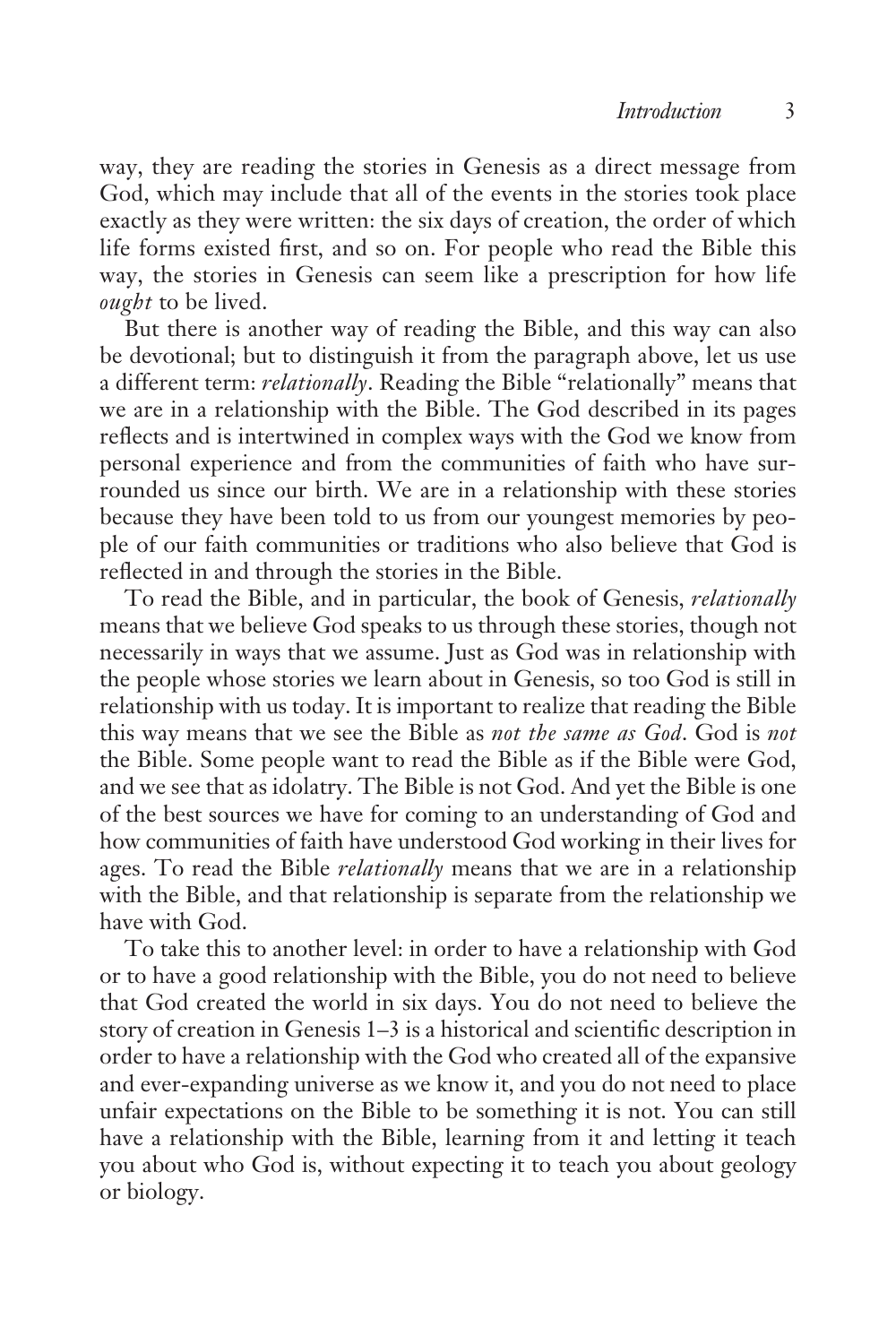#### **Reading the Bible Relationally and Learning about Biblical Families**

So what does how we read the Bible have to do with the families portrayed by the Bible? A lot, it turns out. If we read the Bible as only the absolute words from God's mouth, we may tend to see the descriptions of biblical families as somehow reflective of the way God intended for families to be. That is, we may misinterpret the biblical text as a kind of easy do-ityourself instructional manual. But there is a lot of pain and abuse and inappropriate ways of relating to one another in these stories. If we took these words as absolutely the way God intended life to be—as prescriptive—we may believe that God wants us to suffer, and we may unintentionally harm others by suggesting their suffering is willed by God. Especially when we are talking about children, it is essential that we reject any notion that God wants them to suffer abuse from their parents or from others.

But reading the Bible *relationally* means that we can talk back to some of these texts. We can get angry at them, and we can ask questions about them. We can get angry at the God or the various characters mentioned in these stories who allowed these things to happen. As we see in the book of Psalms, God's people are constantly expressing their anger at God when things go wrong. We can continue to do the same today *because we are in relationship with God, and we are in a relationship with the Bible.* We can get mad at how Adam blames Eve for the Fall. We can get mad at the way Abram treats his wife Sarai when he passes her off as his sister to the pharaoh in Egypt. We can get mad at the story in Genesis 22 where God supposedly tells Abraham to sacrifice (kill) his son Isaac. We can get mad at the story in Genesis 34 that we never heard about as children: the rape of Dinah. We can be in a relationship with God and question why God would allow this and many other stories of abuse and torture to remain in the Bible.

To read the Bible relationally means that we can come back to it, even when we have not been immersed in its pages for many years, having turned our backs on its painful messages. The God who has met us there in the Bible's pages is still there with us today, and God will meet us again in these stories. And that may be exactly why you need to return to it: pain in your own family or the situations your family is facing may be making you wonder where God is. Rather than finding picture-perfect families in the Bible, we find mirrors of our own dysfunctional dynamics. And in those family portraits that the Bible presents us with, we see ourselves and the experiences of our loved ones, perhaps in new ways. And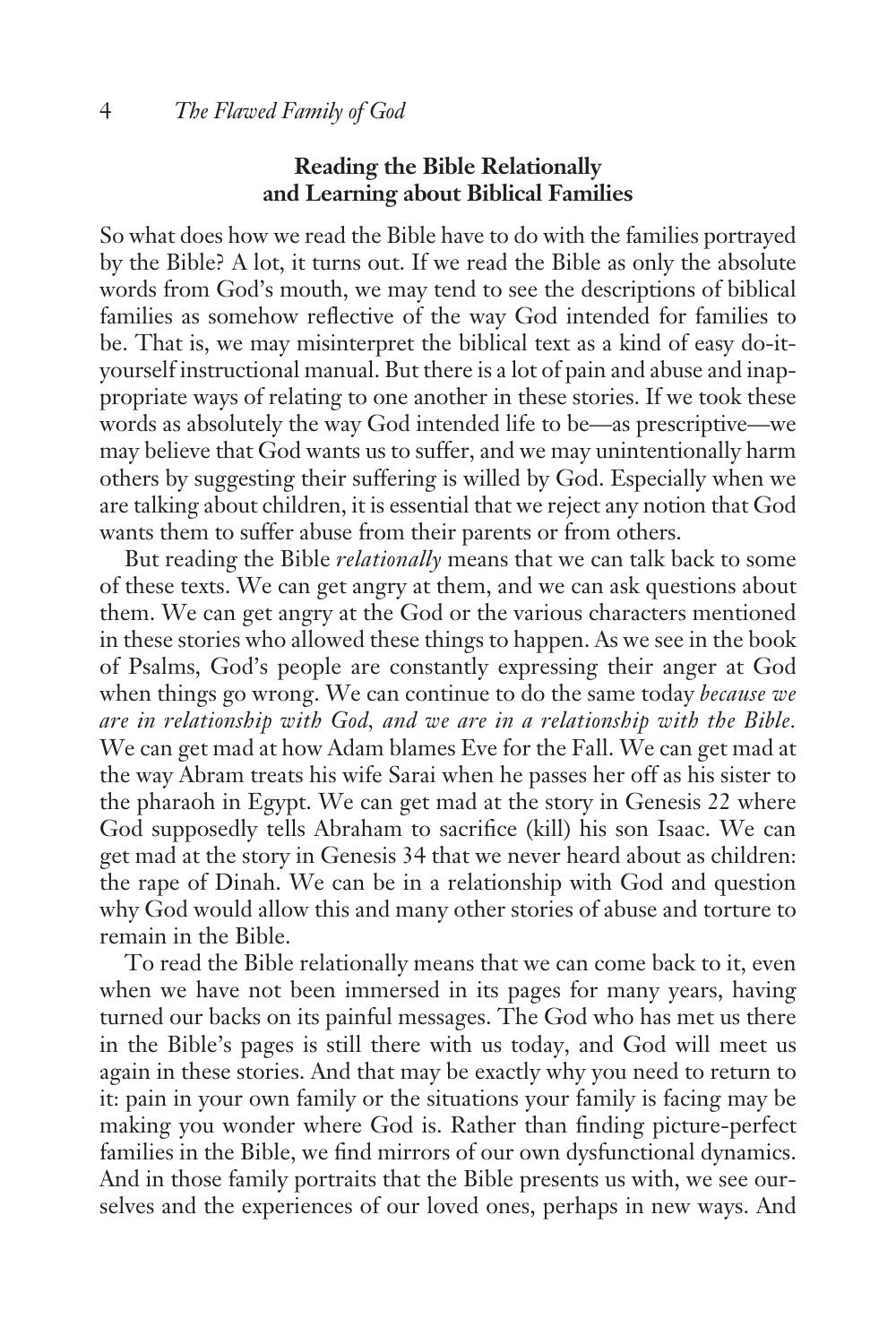just as God was with those families, so too is God with us now, seeing us in our pain and struggles and wanting us to know God accompanies us.

God accompanies the families of the Bible, and God uses them and works through them in often surprising ways. As we look at these stories together, we hope that you will experience God accompanying you as well.

#### **Outline of the Book**

We center our relational reading of families in the Bible by focusing on the stories in the book of Genesis. Genesis is not only filled with stories about the first human families, but as the first book of the Bible, it also colors how we think about families both in the Bible and in our own lives. As such, each chapter of this book will take a careful look at one particular story in Genesis that concerns an issue faced by a family. For each story, we will first examine the biblical tale in detail, pointing out interesting and important features, and also explaining how the story might differ from the way it is usually remembered or taught in churches. This close reading of the biblical story is followed by a discussion of the modern relevance of the tale—that is, the ways in which the biblical story affects and is related to similar issues or instances in our lives today.

To offer a brief overview of the various stories and issues we will consider in this work, we begin our exploration of families in chapter 1 by showing how the two myths about the creation of humanity in Genesis 1–3 serve as a blueprint for a diverse reimagining of families. Continuing the saga begun by the creation myths, chapter 2 focuses on the tragedy of Cain and Abel (Gen. 4:1–16) by looking at the impact of competition, rivalry, and jealousy in families. Our study of dysfunctions in the family continues in chapter 3 as we consider the lingering effects of trauma on Noah and his family in Genesis 6:5–9:28.

We delve into issues related to family moves and trailing spouses in chapter 4 by examining Abram and Sarai's migration in Genesis 12:1–20; and in chapter 5, we focus on Sarai's infertility—a problem experienced by many biblical characters—and one which still affects people today. The issue of infertility leads to discussion in chapter 6 about the challenges faced by blended families, such as those created by remarriage or adoption, as we explore the first blended family in the Hebrew Bible: Abraham, Sarah, Hagar, and Ishmael.

Chapter 7 turns to the weighty issue of child abuse and other instances of child "sacrifice" in the family, including the difficulties of someone coming out as LBGTQ, by examining the near sacrifice of Isaac by his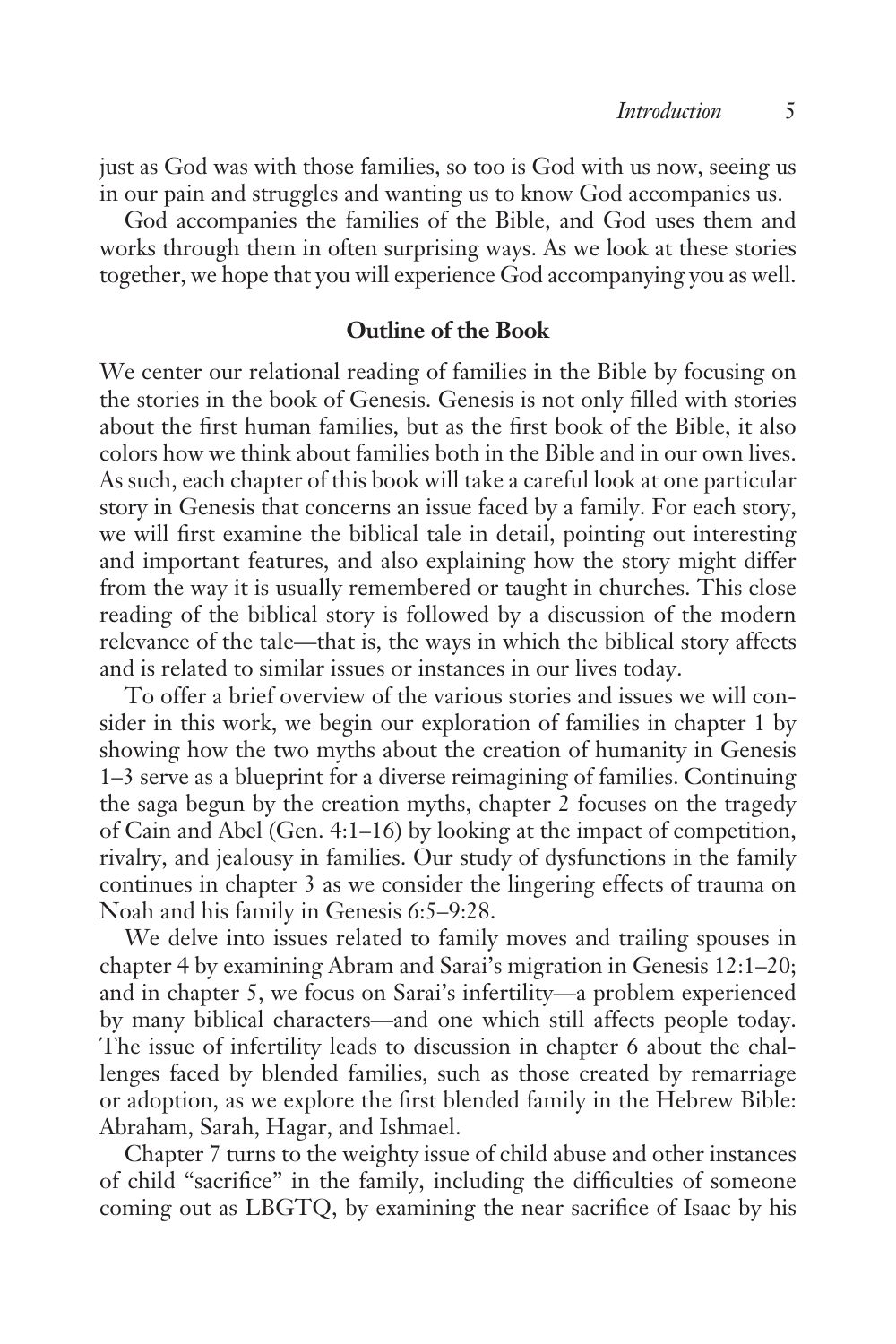father in Genesis 22. Speaking of family problems, competition among parents is the focus of our discussion in chapter 8, which considers the troubling situation of Rachel and Leah, sisters who are both married to Jacob. Chapter 9 examines the long, complex story of the twins Jacob and Esau, as they move from trauma, familial wounds, and estrangement to reunion and reconciliation. And finally, chapter 10 looks at the irreplaceable nature of a family member as we discuss how a death affects the family unit.

#### **Hopes for This Book**

Our exploration of these family stories and issues is centered on three goals. The first is that you will be able to see the relevance and connections between these biblical texts and the struggles of families today. This means looking deeper at the book of Genesis and exploring stories that may have been missed in the traditional Sunday school curriculum you learned as a child.

For instance, the story of Noah and the ark is not only told to children in Sunday school, but it is also one of the most widely recognized pictures for decorating the rooms in which we teach children Sunday school. But what if we look more closely at Noah's story as it unfolds, especially the scene where he becomes drunk and curses his grandson, a curse that Christians used for hundreds of years to justify slavery? What if we looked at this story as a way of talking about the impact of traumas on a family (a flood destroying the earth's inhabitants would surely have been traumatic!), and include in that discussion the ways traumas lead to family secrets and family interventions, and the importance of no longer covering up the actions of leaders who hurt others? In an era of #MeToo and ongoing clergy sex abuse scandals, it is important that we help people in churches stand up to authoritarian leaders and interpretations of the Bible that have been used to justify the misuse and abuse of power.

We want to take a deep dive into these stories that may be familiar, as well as those that are not, in order to talk about how these texts can serve as mirrors for some of the pain in our modern world. Returning to the idea of reading the text relationally, it is important that we see it not as a voice that speaks only of what God wants and intends. Rather it should also envision the text itself as a mirror of what is happening in our lives and as a testimony that God is still present in the messiness of it all. For families today who are struggling with moving for a parent or spouse's job, for example, perhaps they can listen to the story of Sarai and Abram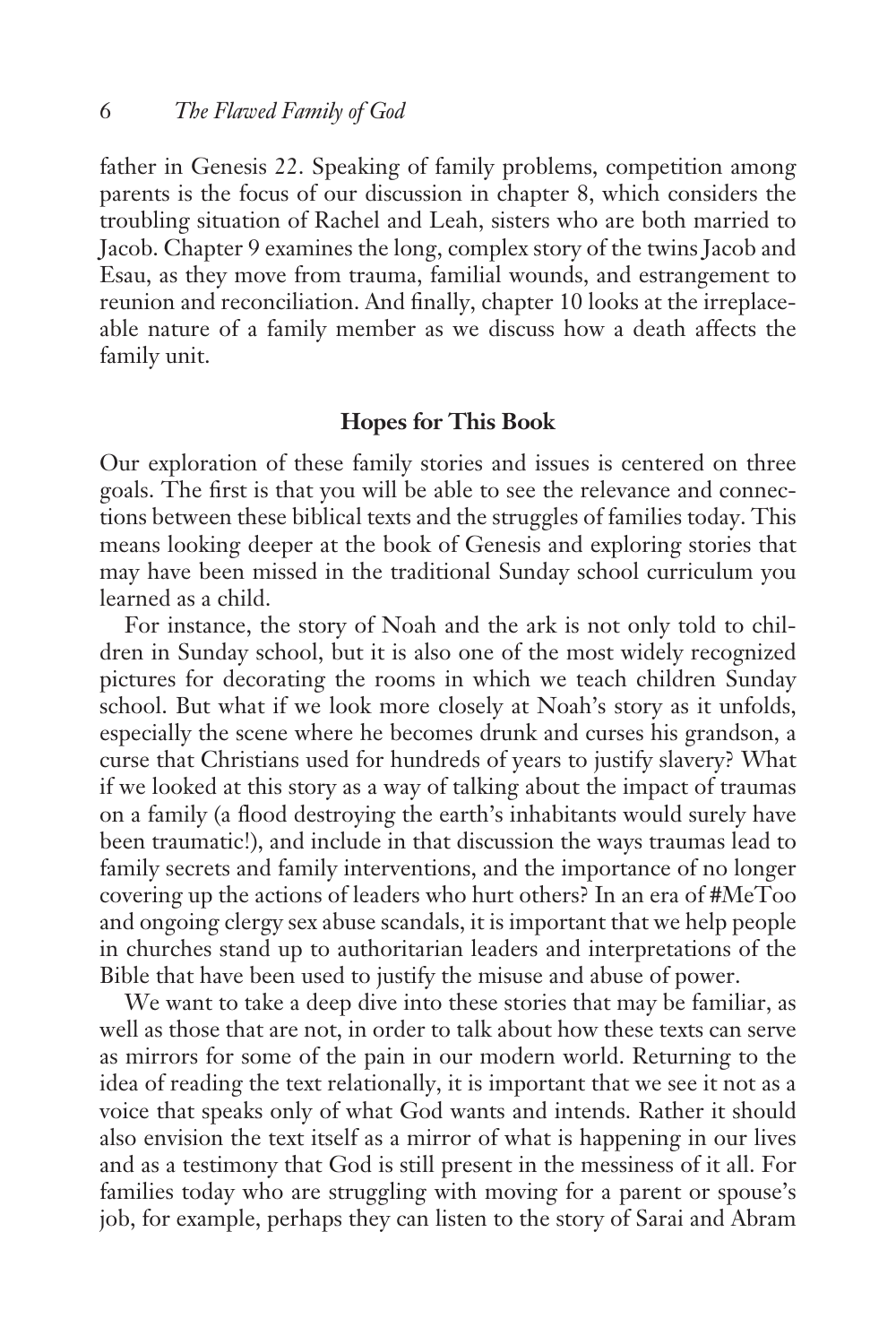and see the pain of their journey as something that enables them to talk in their own family about the difficulties of relocation.

Second, we want to give voice to the characters in these texts who do not actually have a voice in Scripture, and let these silences be a reminder to us today to listen to the voices in our own families that often are silenced. Sarai, when following Abram out of Ur, doesn't have a say in the matter. Similarly, there are couples today navigating moving crosscountry or the world for one family member's job—either through corporate moves or military base relocations or educational opportunities. Sometimes members of a family feel that they do not have a voice in those moves. So connecting these two experiences—the lack of voice of the characters we read about in the text and the felt sense of lacking voice in the family that some family members may experience—can hopefully help create a bridge between the world of the text and the world of our families today, to deepen empathy and opportunities for discussion in and among family members.

Third, and this builds upon the first two goals, our goal is to help readers deepen their relationships and make more meaningful connections with their families and communities of faith. By making stories from the book of Genesis relevant to the lives of families today, and by practicing empathy with characters whose voices are silenced by the biblical narrative—as well as with family members who may experience their own voices as being silenced—we hope to create opportunities for persons to have conversations about their family relationships in ways that can deepen their connections and create a greater sense of care. Ultimately, we hope that readers can feel seen and heard by God and by others in their family by discussing experiences common to many families through the lens of the biblical text and by cultivating a deeper sense of empathy with and for one another.

These three goals, in summary, guide our work: helping readers find relevance in these biblical stories to the experiences of families today; creating opportunities for empathetic listening to voices in the text and in families; and encouraging readers to deepen their own familial relationships and connections with their faith communities.

Churches can become a family for many individuals, and it is important that these conversations about family—in the broad sense of human longing for connection—happen in churches where many families worship together and people join to find a place of belonging. We hope this book will be accessible to persons who are in small groups together, as well as a helpful tool for preachers looking to engage these issues from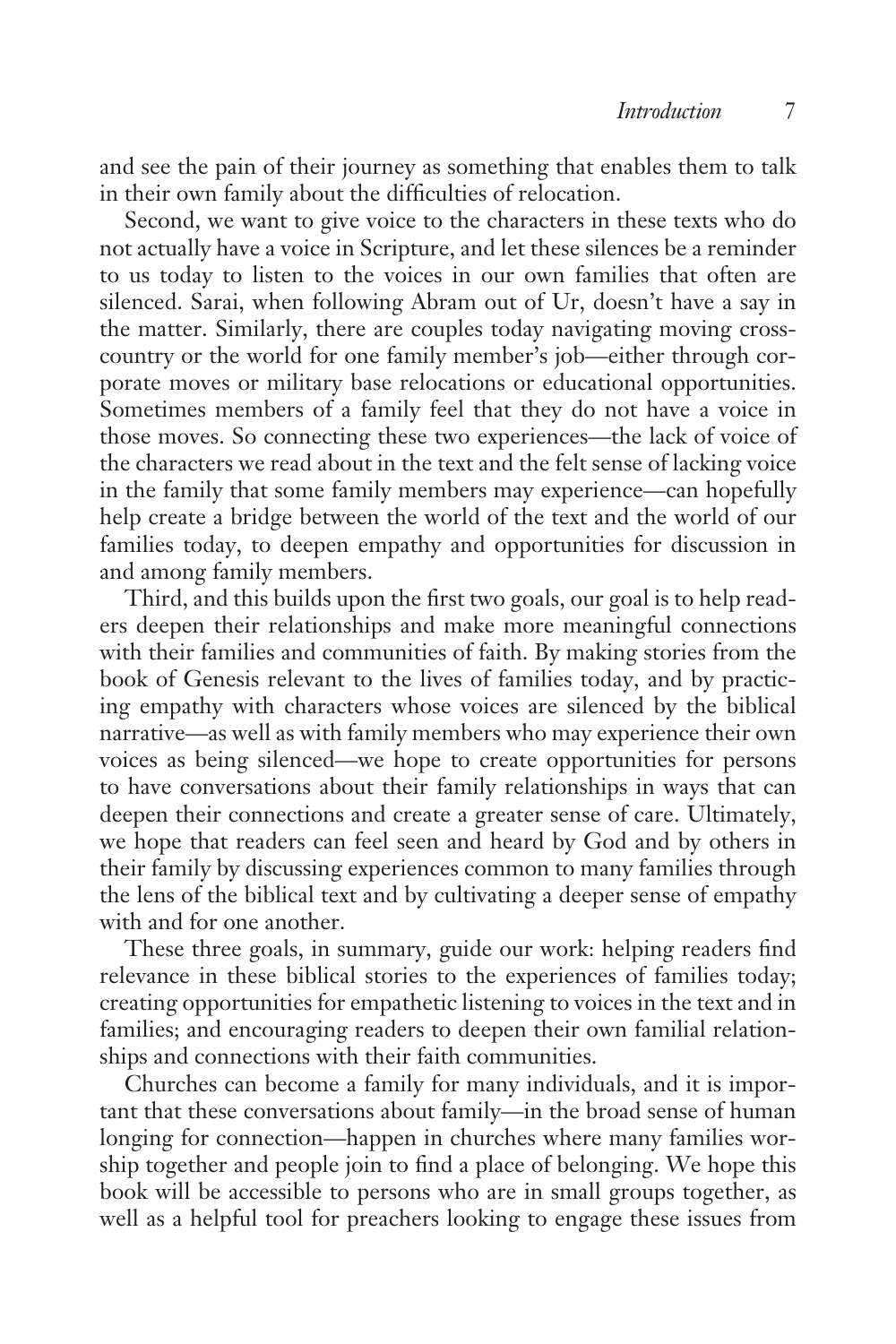the pulpit. Whether you are reading this book alone, as a member of a family you grew up in, or with a family of your own today, we hope you will see and hear in these pages some of your experiences addressed. And in the way we talk about the text, we hope you will be able to engage more deeply with the relationships all around you: in your home, with your family of origin, and with the family that is your community of faith. Along the way, we hope you will deepen your relationship also with this text we call the Bible, strengthening your ability to challenge and question parts of it that seem harmful, as well as opening yourself up to the wisdom it still conveys. And ultimately, may your deepening relationships remind you of the constant and abiding presence of God, who does not need us to "work on" or "deepen" our relationship to God, but who is always already deeply abiding in us and through us, throughout our lives.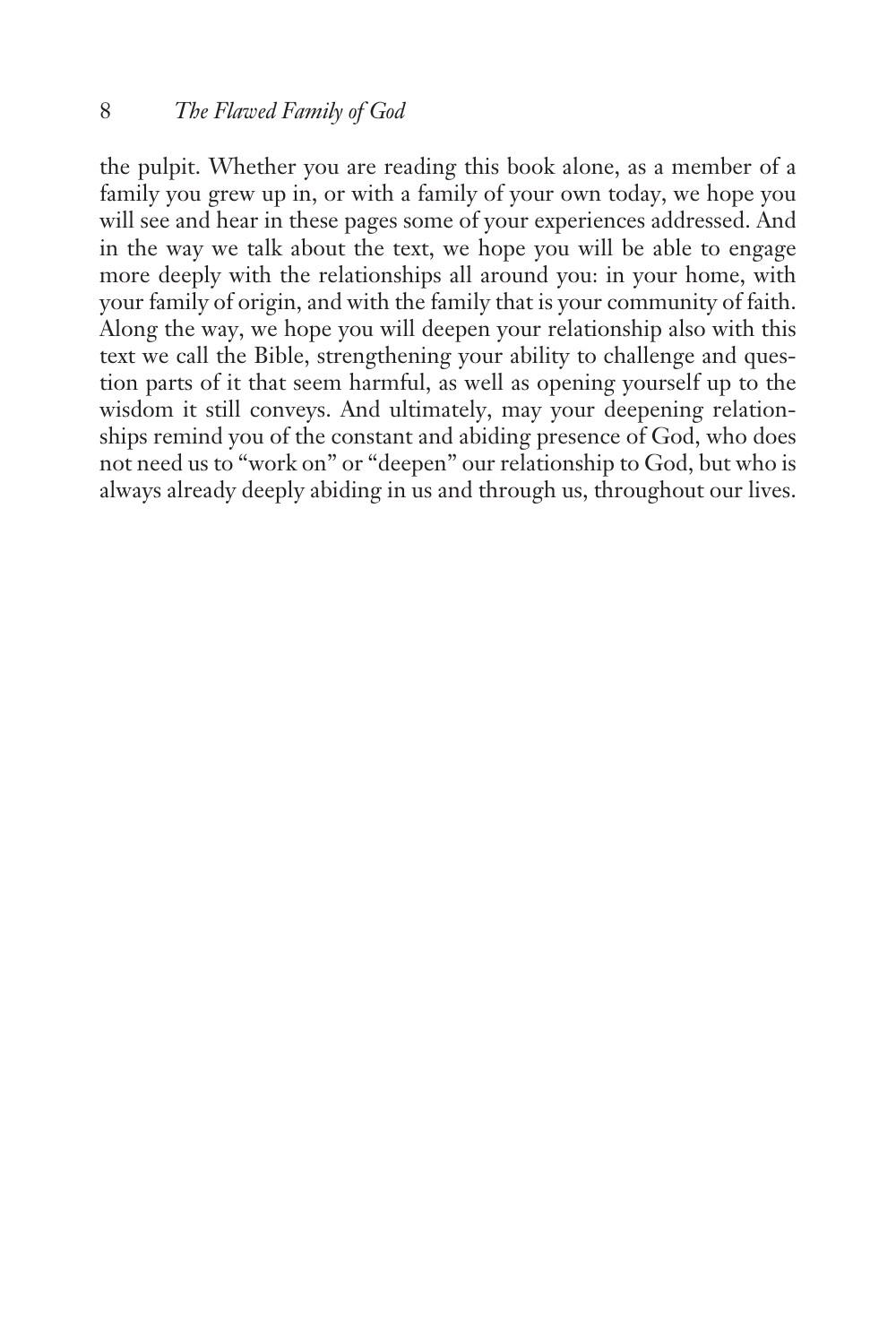*Chapter 1*

## Not Good to Be Alone?

Singleness and Breaking the Norm

scripture: genesis 1:1–3:24

#### **Introduction**

The idea of "biblical families" may seem to conjure up some sort of traditional understanding of what it means to be a family: a man, a woman, and their children. Unfortunately, the church has too often painted this picture as the only way for people to be part of a "family," ignoring the fact that many people live in situations that are very different from that particular arrangement. The church is also a place where some people feel particularly left out if they are not married with children. To begin this discussion of biblical families, we want to challenge some of the ideas around "family" because there are many ways of being a family. We also want to name the ways that the church has at times harmed people who feel left out of traditional images of family.

So first, we study the story that started it all off: the story of Adam and Eve, where the Bible first says that it was "not good that the man should be alone" (Gen. 2:18). We look at this story to raise questions, and to consider whether the basic storyline is itself a message we are passing on in the wrong way. For instance, when churches assume it is "not good" for persons to be alone or to be single, we are sending a message that a "real" family is something different, when in reality persons who are single can tell us what it means to be a family just as much as persons in long-term relationships can. Or another example is how the church has used the story to paint Eve, and all women, as inferior to men. These are mistakes we want to avoid in retelling this story. And along the way, we want to question how these stories have influenced our own views of the family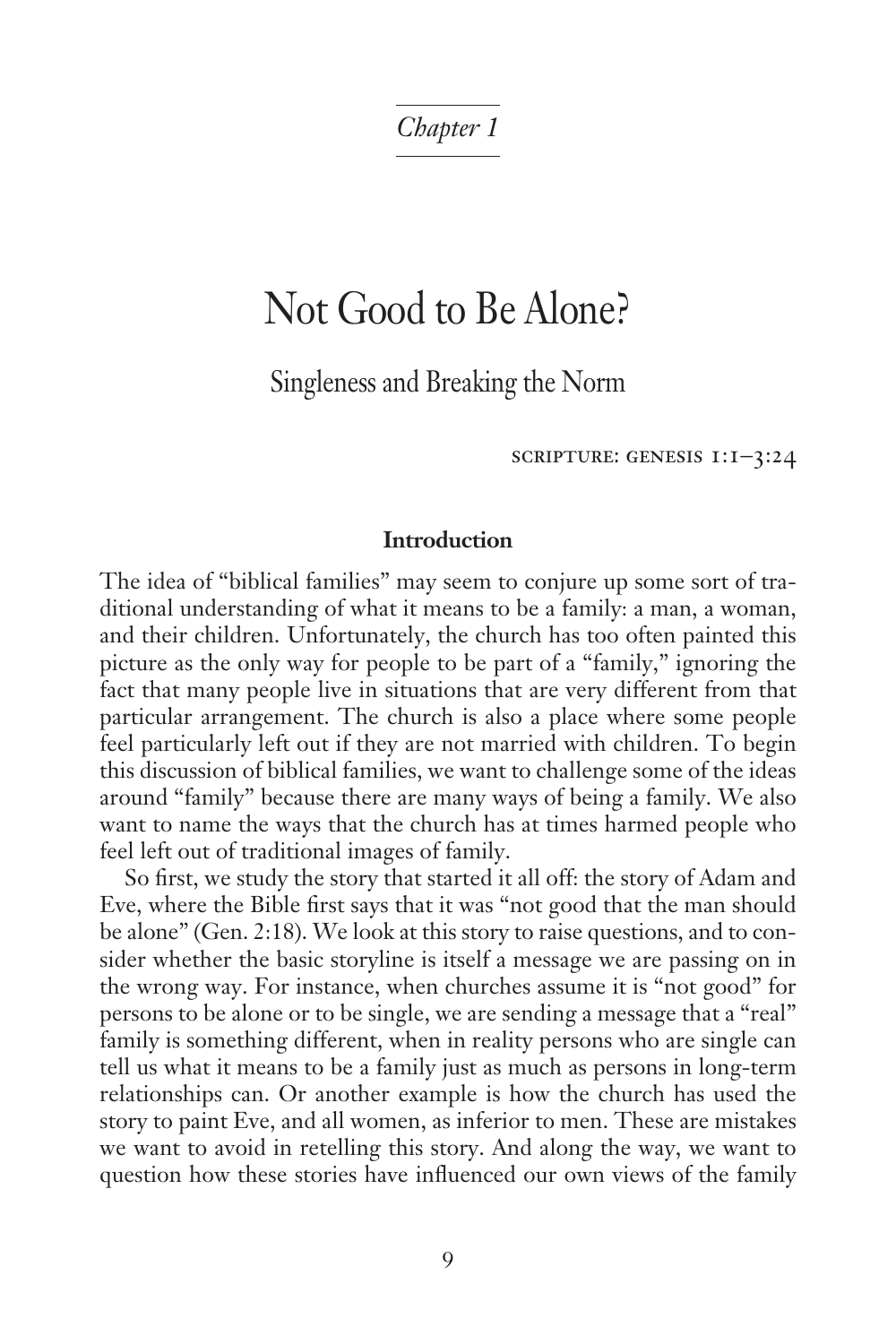and how we may need to shift in how we view one another. Let us begin with an in-depth look at the beginning of Genesis.

#### **Families at the Beginning of Creation**

Considering the dramatic plot and unforgettable imagery—a pristine garden paradise, forbidden fruit, a cleverly talking snake, and a devastating expulsion—the story that ends with humanity's exit from Eden is usually imagined as the *only* story about humankind's creation in the Bible. Yet unknown to most readers, this story is one of *two* different accounts of the creation of human beings and therefore of the first human family in the biblical corpus. The prominence given to the Eden story and to a particular commonly accepted interpretation of this narrative have greatly impacted the ways in which the church envisions human relationships, setting up a normative vision of the family that has limited the more complex ideas conveyed in the biblical text.

#### *The First Story of Creation*

Mesmerizing in its liturgical cadence, the Bible begins with the creation of the universe by an omnipotent deity imagined as a fluttering spirit and commanding voice (Gen. 1). Perhaps because of its hypnotic repetition of divine satisfaction, "it is good," as well as its neatly ordered dayby-day structure, most readers gloss over the first succinct narrative of humanity's creation that comes at the conclusion of this chapter. On the day before the first Sabbath, which finalizes God's great creative act (the Hebrew root, *shabat,* means "to rest, cease, desist" as well as "seven"), the biblical text states that God created humanity alongside all the other living creatures on the earth (Gen. 1:25–27).

The description of humanity's creation is simultaneously humbling and lofty. We are created alongside all the other earthly creatures and, as such, envisioned as no better than—indeed, as siblings of—the animals, creeping things, and beasts that are also divinely birthed on the sixth day (v. 25). This humbling description speaks to the deep interconnectedness of humanity with the other creatures that inhabit this divinely created world. This understanding in turn compels us to widen our vision of the family as one inclusive of other living beings that share this planet with us.

After declaring our familial place alongside other creatures, the text pivots to point out humanity's uniqueness by pausing to detail our creation: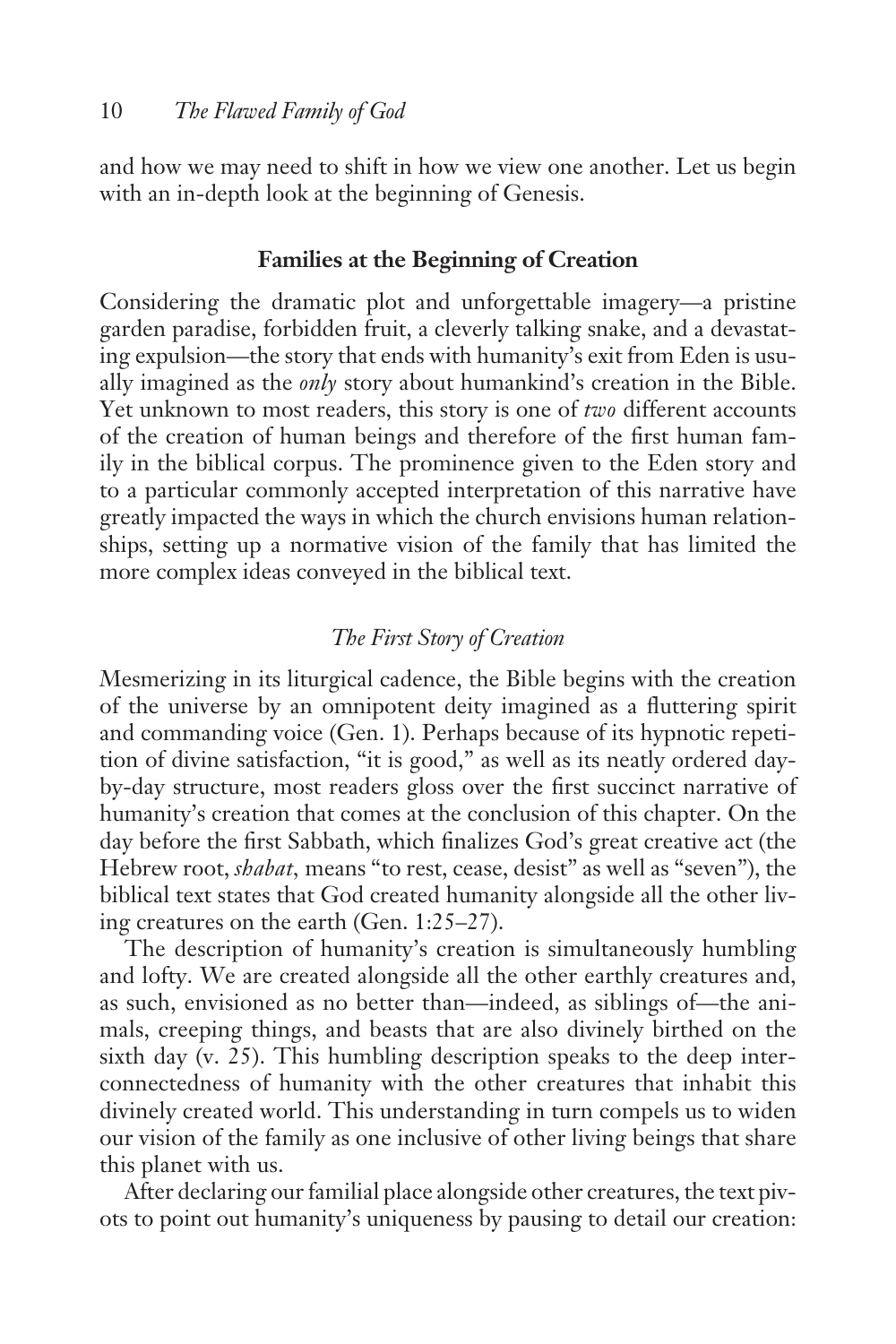"So God created humankind [*ha-*'*adam*] in its/his image; in the image of God, it/he created it/him; male and female it/he created them . . ." (1:27, author's translation). This single poetic sentence, which encompasses the first story of humanity's creation in the Bible, tells of how God created humanity—in Hebrew, '*adam*, a word related to the term for earth and soil ('*adamah*), and which later will be used as the personal name of Adam—in God's image.

This sentence, however, is packed with ambiguities and contradictions, the most important of which is the switch of pronouns at Genesis 1:27 from singular to plural in the Hebrew of the Masoretic Text (MT), which is the authoritative Hebrew version of the Hebrew Bible. Some translations, like the NRSV, might mention this switch of pronouns in their notes. In this verse, humanity is referred to by the singular pronoun in the first part of the sentence ("in the image of God, it/ he created *it/him*"), but switches to the plural in the second part of the sentence ("male and female it/he created *them*"). The fluctuations in the pronouns convey two significant points. First, this story explicitly states that males and females are created at the same time. If we assume that birth order conveys notions of hierarchy, the simultaneous creation of male and female strongly suggests that the genders are equal. Second, the concurrent creation of males and females has implications for the imagined gender of the creator deity. It suggests that the deity who created these first human beings might also encompass both genders. Going further, the fluctuations in gender even put forth the possibility that this creator deity is fluctuating in gender. This vision of the creator God as fluid, neutral, or complicated gender-wise is significant when we consider that humanity is said to be created in God's image (v. 27). If we are made in God's image, then we too might be more complex in gender than we presume.

These ideas that emerge from this first story of creation—that we, as human beings, reflect both our androgynous creator deity and also the beasts and animals that are created alongside us on the same day—open up space to enlarge our understanding of the family. A family need not necessarily consist of a male and a female and their children, as is typically imagined, but can consist of a more heterogenous and complicated grouping, such as that of a single person and their pet, or two friends. Indeed, even a single person in relationship with their God can be considered a family. The meaning and idea of family, in short, can be enlarged to encompass any group composed of creatures in relationship with each other or with their deity.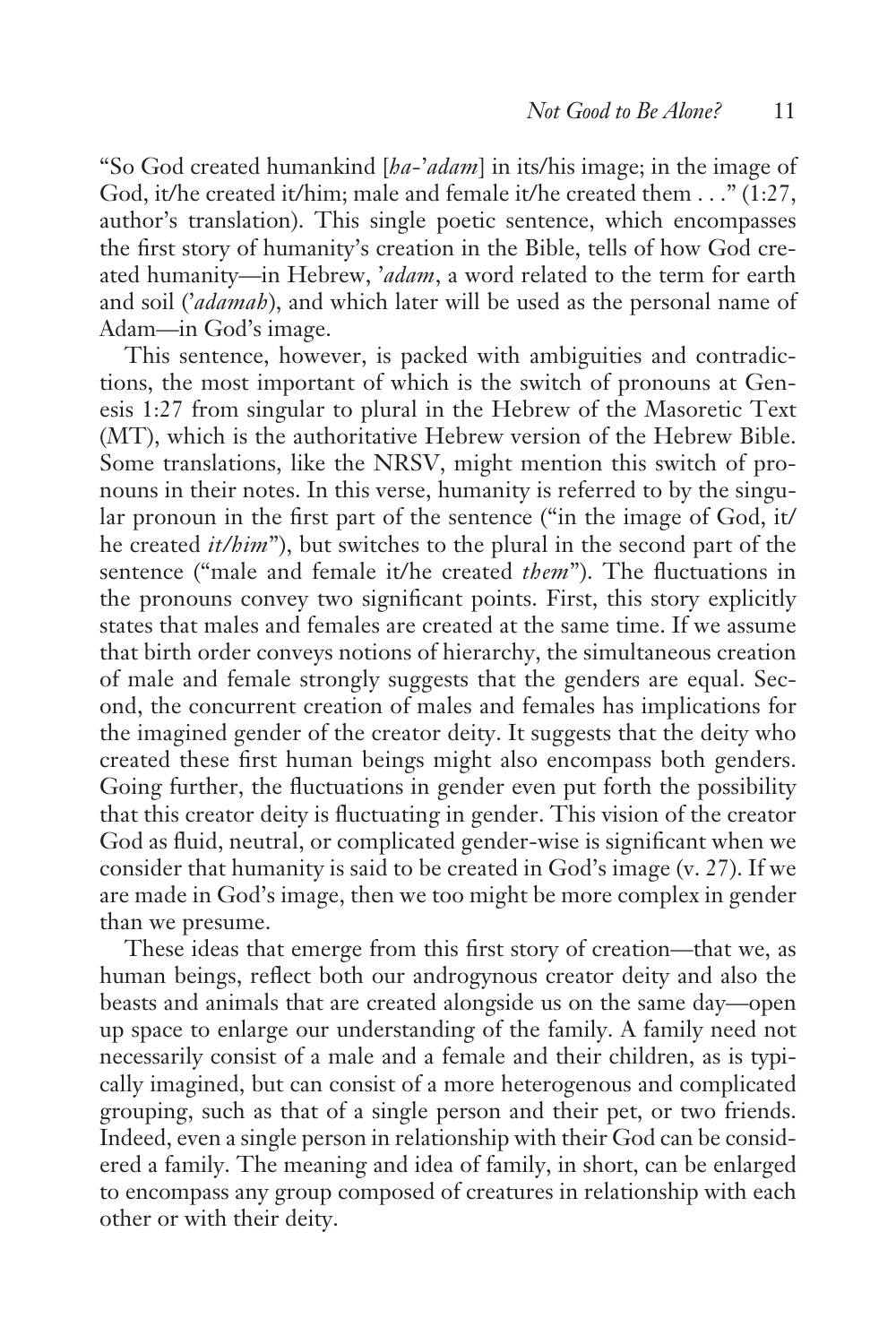#### *The Second Story of Creation*

The second story of creation in Genesis 2:4b–3:24, usually attributed to a different source or group of writers, has a variant account of the creation of humankind. This second account initially appears to assert more firmly the bifurcation of genders: God states that it is not good for Adam, who is created first from the dust of the ground and assumed to be male, to be alone (2:18). However, God cannot find a fitting helper ('*ezer ke-negdo)* for this first human among any of the animals (2:20); this leads to the creation of the woman through the surgical use of Adam's rib; this woman will later eat the fruit from the tree of the knowledge of good and evil, leading to the expulsion of the first humans from the Garden of Eden.

Interpreters have taken the creation of the woman after that of the assumed man, the use of Adam's anatomy in her creation, and the woman's designation as a "helper" as indicative of the inferiority of the woman, and therefore all women. Yet, as Phyllis Trible has shown, there are significant problems with this argument.<sup>1</sup> The most prominent problematic assumption is that the creation of the woman after *ha-'adam* implies her subordination and deficiency. This assumption presumes that the first created being in the Eden story, designated as *ha-'adam,* or "the human," only encompasses one single gender: male. However, since the differentiation of genders does not occur until after Eve's creation and Adam's subsequent declaration of the intimate relationship between the two genders (2:23), the first being might have been androgynous, not simply male.

As to the order of creation, being created second need not necessarily imply inferiority. Rather, as evident in Genesis 1, creation climaxes with the creation of humanity on the sixth day and with God's rest on the seventh. Hence, the creation of the woman at the very end of God's creative act might indicate that she is the apex or culmination, not a subsidiary, of God's creative act. Equally dubious is the claim that females are inferior because of the woman's creation from a rib. This "method" of creation, Trible argues, is no better or worse than the creation of the first person out of the dust of the ground. Rather, considering that no other living creatures in the garden sufficed as a partner for the first human, there is a heightened sense of divine intentionality with the creation of the first woman, which again hints of Eve's superiority.

The fairest reading, however, is that the Eden story, similar to the first story of humanity's creation, also evinces a kind of equality between